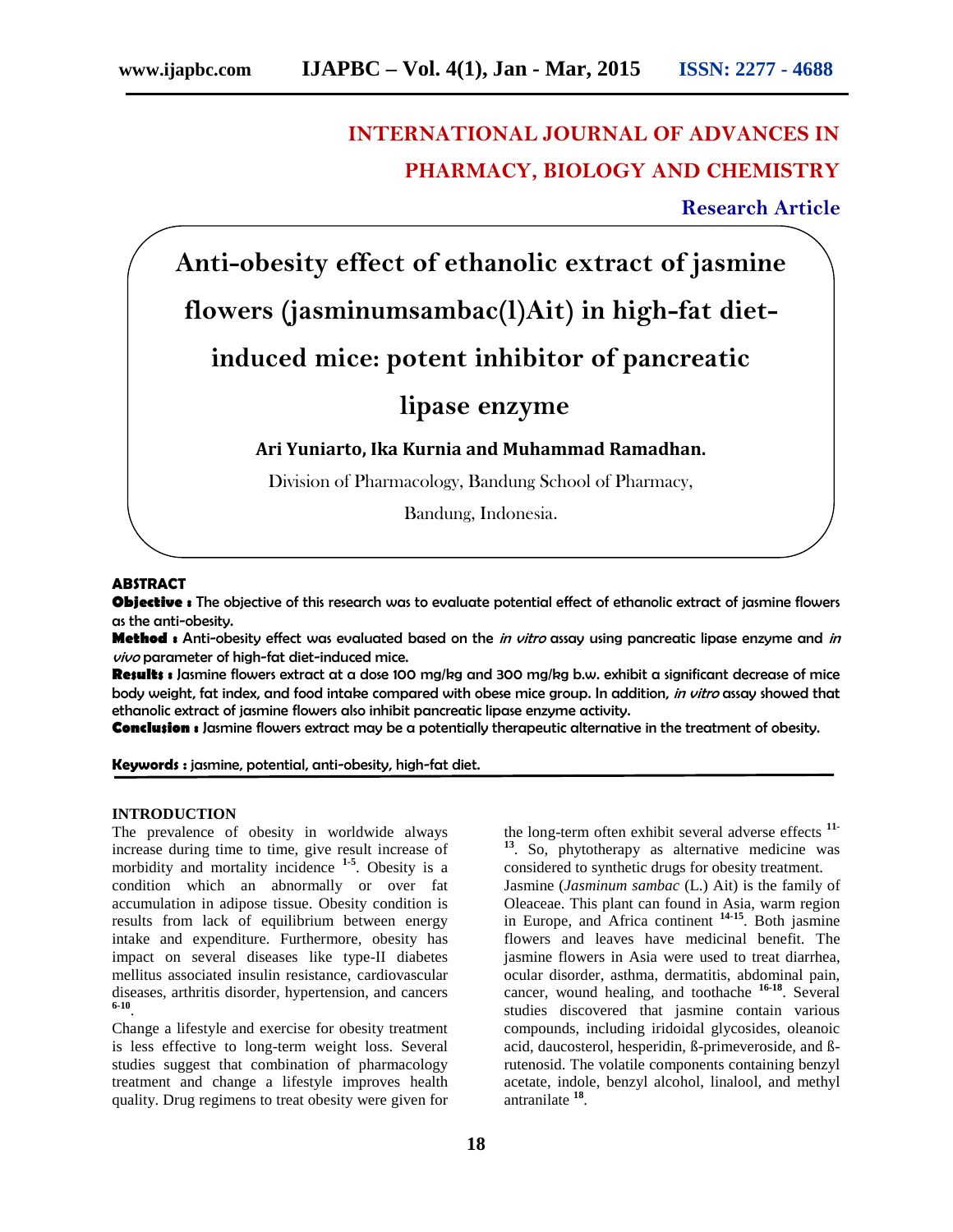Utilization of jasmine flowers for obesity had reported. The objective of this research was to evaluate anti-obesity effect of ethanolic extract of jasmine flowers in high-fat diet-induced mice and against pancreatic lipase enzyme activity.

## **MATERIAL AND METHODS**

## **Plant collection and identification**

The fresh flowers of jasmine (*Jasminum sambac* (L.) Ait.) were collected from Sukabumi, West Java, Indonesia. The flowers specimen was identified in *Herbarium Bandungense* School of Life Sciences and Technology, Bandung Institute of Technology (ITB), Indonesia.

#### **Chemicals**

All the chemicals in this study were of analytical grade. Orlistat (Xenical) ® were obtained from Kimia Farma pharmacy. Porcine pancreatic lipase enzyme, oleic acid, and bovine serum albumin (BSA) purchased from Sigma-Aldrich ®.

## **Preparation of jasmine extract**

Jasmine flowers were collected and cutting the flower to small. Moreover, jasmine flowers were extracted to ethanol (96%) through maceration at room temperature overnight. Furthermore, filtrate and recidue were separated by filter paper. Filtrate evaporated using *Rotary Evaporator* and were stored at the room temperature protected from sunlight. The percentage of yield of ethanol extract were found to be 5.30 % w/w. The extract were used for the *in vivo* study by dissolving in 1.0% w/v carboxymethylcellulose sodium (CMC-Na).

#### **Preliminary phytochemical screening**

The ethanol extract of jasmine flowers is subjected to preliminary phytochemical screening for their presence or absence of phytoconstituents.

## **Animal care**

Thirty Swiss-Webster mice weighing from 20 to 30g (2 to 3 month weeks old) provided by Animal Laboratory of Bandung School of Pharmacy. The mice were housed in a controlled room temperature. The animal were fed and drink *ad libitum* during acclimatization period.

## **Experimental design**

To evaluate jasmine effect reduces body weight, food intake, and fat index, the mice were divided into five groups of six animals in each group. The obese mice group was fed high-fat diet and the normal mice group was fed Animal Laboratory standard diet for 21 days (3 weeks). The ingredients of the experimental diet based on Adnyana et al. method  $(2014)$ <sup>9</sup>. Food intake was measured daily, and body weight was measured twice per week. Finally, after 2 weeks of treatment with various dose, mice were sacrified. Adipose pad component was removed.

## *In vitro* **pancreatic lipase assay**

Activity of pancreatic lipase enzyme was determined by measure of the release rate of oleic acid from emulsified sesame oil. This method was performed by the method of Han *et al***.** (1999), with slight modification<sup>19</sup>. The substrate suspension (5 ml, containing 15 mmol/l sesame oil, 1 mmol/l NaCl, 1 mmol/l  $CaCl<sub>2</sub>$ , 10 mg of bovine serum albumin (BSA)/ml, and phosphate buffer solution (pH 8.0) was prepared through sonification for 5 min. Furthermore, substrate suspension was incubated with 50μl of *porcine* pancreatic lipase and various concentrations of the jasmine flowers ethanol extract for 30 min at 37°C. After incubated, were added to 3 ml of 1:1 (v/v) mixture of chloroform and n-heptane, extracted by shaking the centrifuge tube for 10 min in a shaker. The mixture was centrifuged at 2000 rpm for 10 min. The upper aqueous phase was removed and the lower phase was added with copper reagent (0.5 ml). The tube was shaken again for 10 min, was centrifuged at 2000 rpm, and 0.5 ml of the upper phase (organic phase) was added with 0.5 ml diethyldithiocarbamate-sodium solution. The absorbance was then measured at 480 nm in a spectrophotometer UV-Vis.

## **STATISTICAL ANALYSIS**

The observational data were analyzed using the Statistical Package for the Social Sciences (SPSS) version 18. Analysis of variance (ANOVA) with the post-hoc tukey LSD was used to analyze the data, and a value of  $p \le 0.05$  was used to statistical significance. The results are expressed as standard error of the mean (SEM).

## **RESULTS AND DISCUSSIONS**

#### **Preliminary phytochemical screening**

Preliminary phytochemical screening of jasmine flowers ethanol extract showed the presence of alkaloid, flavonoid, quinone, and volatile oil. The phytochemicals activities of extract are complex. Based on Park and Kim (2011) explain that flavonoid, alkaloid, and other compounds in plant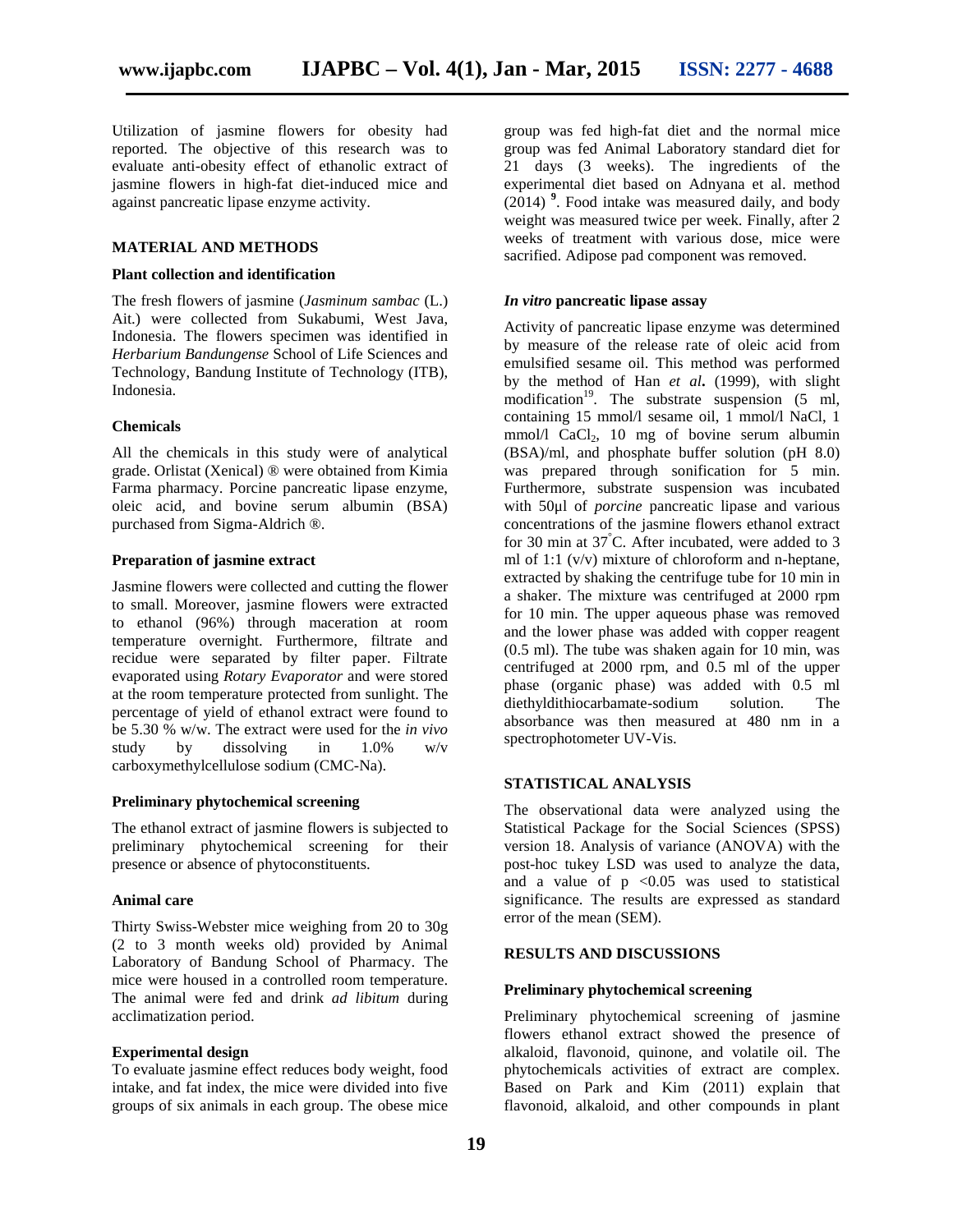have several biological properties, such as influence of adipose tissue.

#### **Effects of ethanolic extract of jasmine flowers in**

#### **high-fat diet-induced mice**

In this research, obese mice group was induced by high-fat diet for 21 days (3 weeks) and obese mice group have a significant different were compared with normal mice fed a standard diet. Obese mice group occurs increase of body weight until 20% from early body weight after 21 days induce with high-fat diet.

Increase of the body weight in obese mice group associate with increase of adipose pad component involving perirenal fat, perianal fat, retroperitoneal fat, and epidydymal fat. As shown in Figure 1, jasmine flowers ethanol extract at the dose 100 mg/kg b.w. showed a significant decrease compared to dose 300 mg/kg b.w. The administration of jasmine flowers ethanol extract at dose 100 mg/kg and 300 mg/kg b.w. showed a capability to decrease body weight compared to the obese mice group.

As shown in figure 2, jasmine flowers ethanol extract at 100 mg/kg and 300 mg/kg b.w. showed a significantly lower on retroperitoneal fat, perianal fat, perirenal fat, and epidydymal fat weight compared to the obese mice group ( $P < 0.05$ ). Furthermore, figure 3 exhibit that ethanol extract of jasmine flowers did not have a significant decrease in food intake compared to the normal group and obese mice group. So, it can be concluded that jasmine flowers ethanol extract did not affect food intake.

*In vitro* **pancreatic lipase enzyme assay**

As shown in table 1, jasmine flowers ethanol extract significantly inhibited the pancreatic lipase activity with  $IC_{50}$  at the concentration 89.11 µg/ml. Jasmine flowers ethanol extract exhibit remarkable effect to inhibit pancreatic lipase activity.

Jasmine flowers ethanol extract showed maximum inhibitory by the increase of concentration. Inhibitory effect of jasmine dependent on concentration and substrate was presented to the pancreatic lipase. Jasmine compounds can be considered effectively inhibit pancreatic lipase activity by interaction with the sesame oil – bovine serum albumin (BSA), adsorbing to the substrate surface, and retarding the lipolytic mechanism. This mechanism is different with orlistat. Orlistat (tetrahydrolipstatin), is a semisynthetic hydrogenated derivative of the naturally occurring lipase inhibitor produced by *Streptomyces toxitricinii*, which strongly inhibits pancreatic lipase enzyme. The mechanism of orlistat is through a covalent bond to the serine as active site of the pancreatic lipase and did not worked to the substrate.

# **CONCLUSION**

Jasmine flowers ethanol extract can inhibit development of obesity in high-fat diet-induced mice. The effect appear mediated by inhibiting pancreatic lipase enzyme activity. The present study showed that jasmine flowers ethanol extract become a potentially therapeutic alternative in the treatment of obesity condition.

## **ACKNOWLEDGEMENT**

Author are thankful to Bandung School of Pharmacy for experimental facilities.



**Fig. 1**

**Effect of the ethanolic extract of jasmine flowers administration on body weight**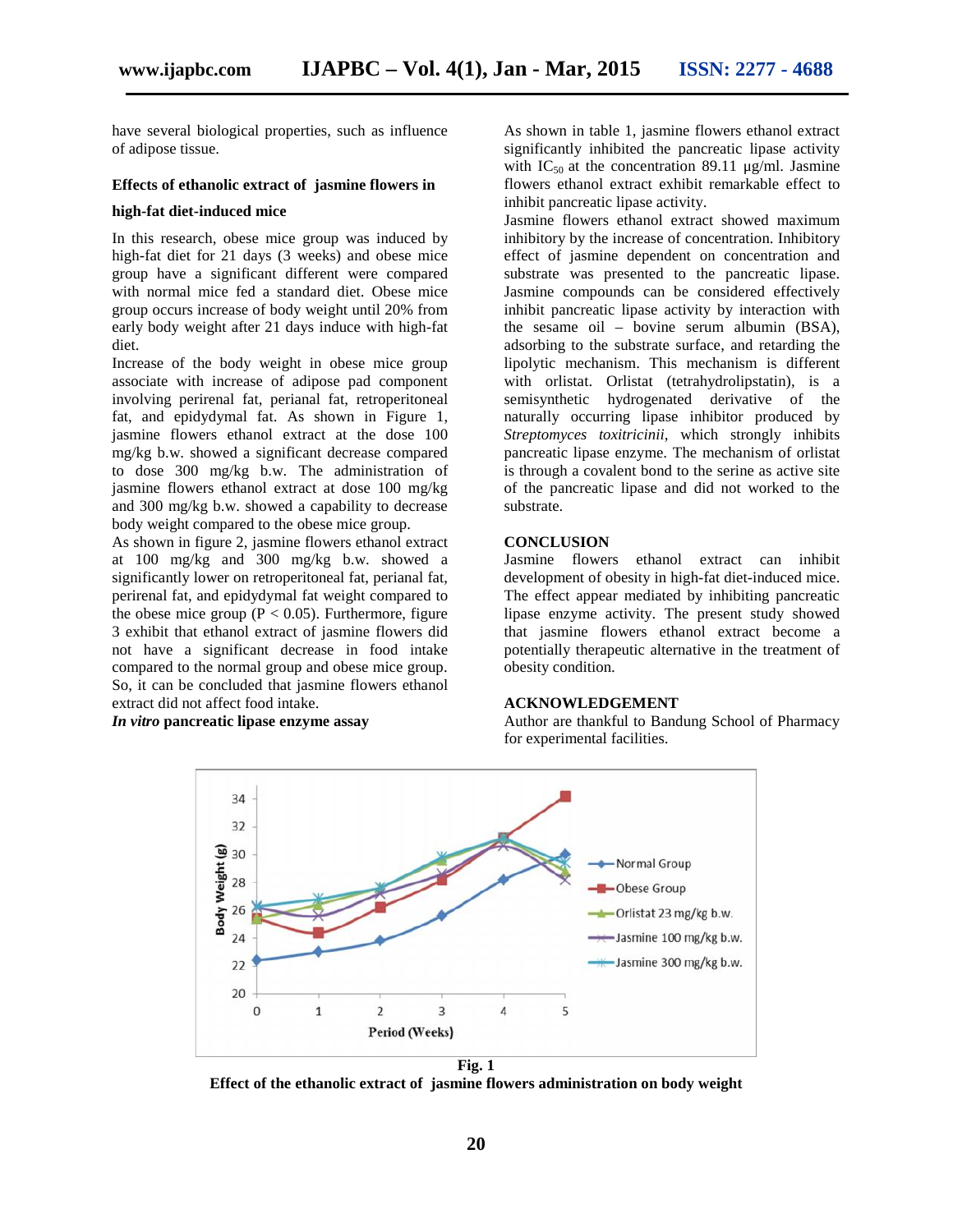

**Fig 2**

**Effect of the ethanolic extract of jasmine flowers on adipose pad after treatment**



**Fig 3 Effect of the ethanolic extract of jasmine flowers on food intake**

| Inhibition of pancreatic lipase activity by ethanolic extract of jasmine flowers in vitro |                     |                           |
|-------------------------------------------------------------------------------------------|---------------------|---------------------------|
|                                                                                           | Concentration (ppm) | Inhibitory effect $(\% )$ |
| Jasmine flowers ethanol extract                                                           |                     | -79                       |
|                                                                                           |                     | 8.93                      |
|                                                                                           |                     | 10.71                     |
|                                                                                           | 100                 | 55.36                     |

**Table 1**